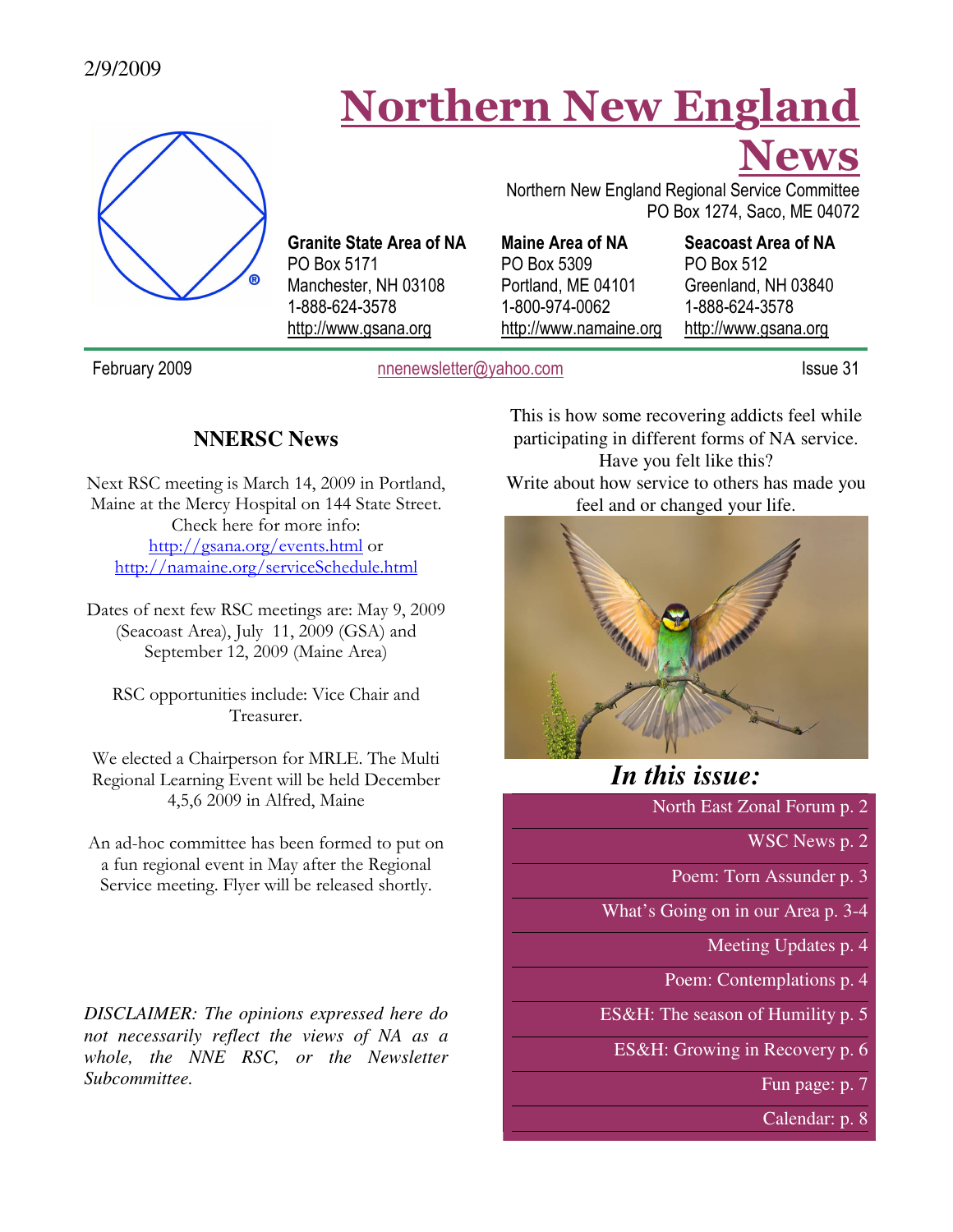# North East Zonal Forum

Next NEZF meetings

June 26-28, 2009 hosted by Eastern New York region (with Zone Wide Workshop, flyer available soon)

**January 29, 30, 31 2010** hosted by Greater New York Region

The Northeast Zonal Forum meets twice a year, once in the winter and once in the summer. It is composed of thirteen regions in the northeast United States. Its main focus is on discussion, both of topics important to our member regions, and of issues facing NA worldwide.

The NEZF met the weekend of January 23 – 25 in Cromwell, CT. The topic, which was picked at the last zonal forum, was the Area Planning Tool (APT). This is a twenty-one page guide for an Area to take its own inventory and develop an action plan to actually get practical results. It is called the Area Planning Tool but is designed to be adapted by any NA service body, and so we used it for the zonal forum. Everyone present was allowed to fully participate. A total of about 50 NA members were seated at four round tables, using the brainstorming technique. We followed the seven planning steps as list in the APT:

Gathering Information

Listing the issues

Developing goals (identify "what", not "how"

Prioritizing goals

Creating Approaches (actions to reach goals)

Prioritizing approaches

Developing an action plan Several major themes emerged: To better define and understand our purpose To orient and train new member participants Make member participants aware of each other's issues and offer solutions That the NEZF needs to be driven by common needs and get results We finished steps 1 through 6 above, and in the business session Sunday morning we formed an ad hoc committee to develop an action plan (Step 7) which will lead to tangible results.

# NA World Services News

Here are a few things to check out from NA World Services:

A link to the latest NA World Services News magazine (NAWS News) http://www.na.org/pdf/nawsnews/en/ NAWS\_News\_Nov08.pdf

A link to the one page summary of the NAWS News called What's Happening in NA World Services That You May Want To Know

http://www.na.org/pdf/nawsnews/en/ Summary\_NAWS\_News\_Nov08.pdf

A link to the latest edition of the NA Way Magazine http://www.na.org/pdf/naway/en/NA Way Jan09.pdf

A link to the 2008-2010 Issue Topic Discussion page which has Session Profiles, Overview, etc. The cycles topics are: Building Communication, Our Freedom Our Responsibility, and Leadership http://www.na.org/IDT/IDT.htm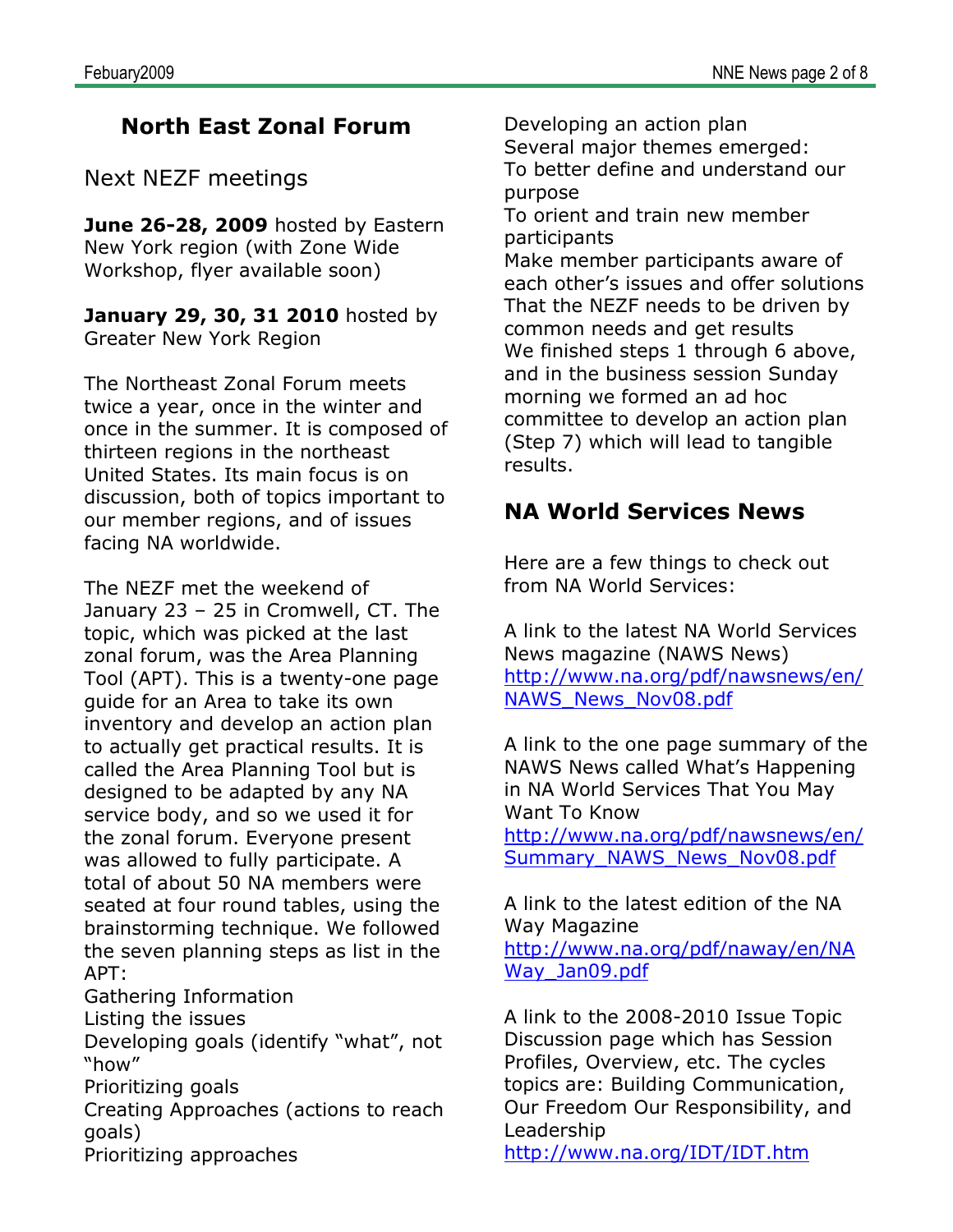## **TORN ASSUNDER**

**FROM THE BAR STOOL TO THE GUTTER THERE ARE THOSE WHOSE LIVES ARE DEAD EASY PREY FOR THEIR ADDICTION CONFUSED THOUGHTS RUN THROUGH THEIR HEAD**

**FROM THE PIPE, THE BAG, THE NEEDLE TAKING DAILY FROM OUR LIFE CAUSING CONSTANT PAIN & ANGUISH TOWERING MOUNTAINS FILLED WITH STRIFE**

**FAMILIES RIPPED & TORN ASSUNDER WONDERING WHERE IT ALL WENT WRONG NEED A PLACE WHERE THERE ARE ANSWERS? WHERE THEIR LOVED ONES CAN BELONG**

**N.A. HAS RELEASED MY TENSION GIVING ME SOME PEACE OF MIND SHOWING ME FROM THOSE AMONGST US AND ALL OTHERS OF OUR KIND**

**THAT A POWER REACHED INSIDE ME CUTTING OF MY SEAS OF DOUBT NOW THAT POWER SOARS ABOVE ME SHOWING ALL A NEW WAY OUT**

**LET THIS FELLOWSHIP OF FREEDOM SPIN YOUR YARNS & TALES OF WOE PRAY FOR THOSE WHO'LL HAVE TO FOLLOW HELP THEM FIND A PLACE TO GROW**

**THANX 4 MY CLEAN TIME ROB L. RD ONTARIO**

-Carry The Message!

"We can only keep what we have by giving it away." This is *your* space to share your experience, strength and hope. We have an open topic forum and a forum emphasizing service work. Poetry, Art, and articles regarding NA History (personal or archival snippets) are welcome. There are many ways to share experience, strength and hope.

Send contributions to

nnenewsletter@yahoo.com. *Please try to limit your sharing to half a page, single-spaced.* Thanks in advance for your participation.

 $\rightarrow$  April Issue Deadline: March 15<sup>th</sup>  $\leftarrow$ 

# *Meeting Updates*

# *http://www.gsana.org/*

# *http://www.namaine.org/ What's Going on in Your Area*

*From now on we will be opening up the area section to any groups of the Northern New England Region that want to place a submission about their group as well as the area's if they choose to submit information, with what area they are from along with the info you decide to submit: events, celebrations, questions, service work info, whatever you choose as long as it is Narcotics Anonymous.* 

*We also are going to list first names and last initials with submissions, celebrations, etc, as well as the area and or group which ever is appropriate for the submission* 

*Hugs NNE Regional Newsletter Committee*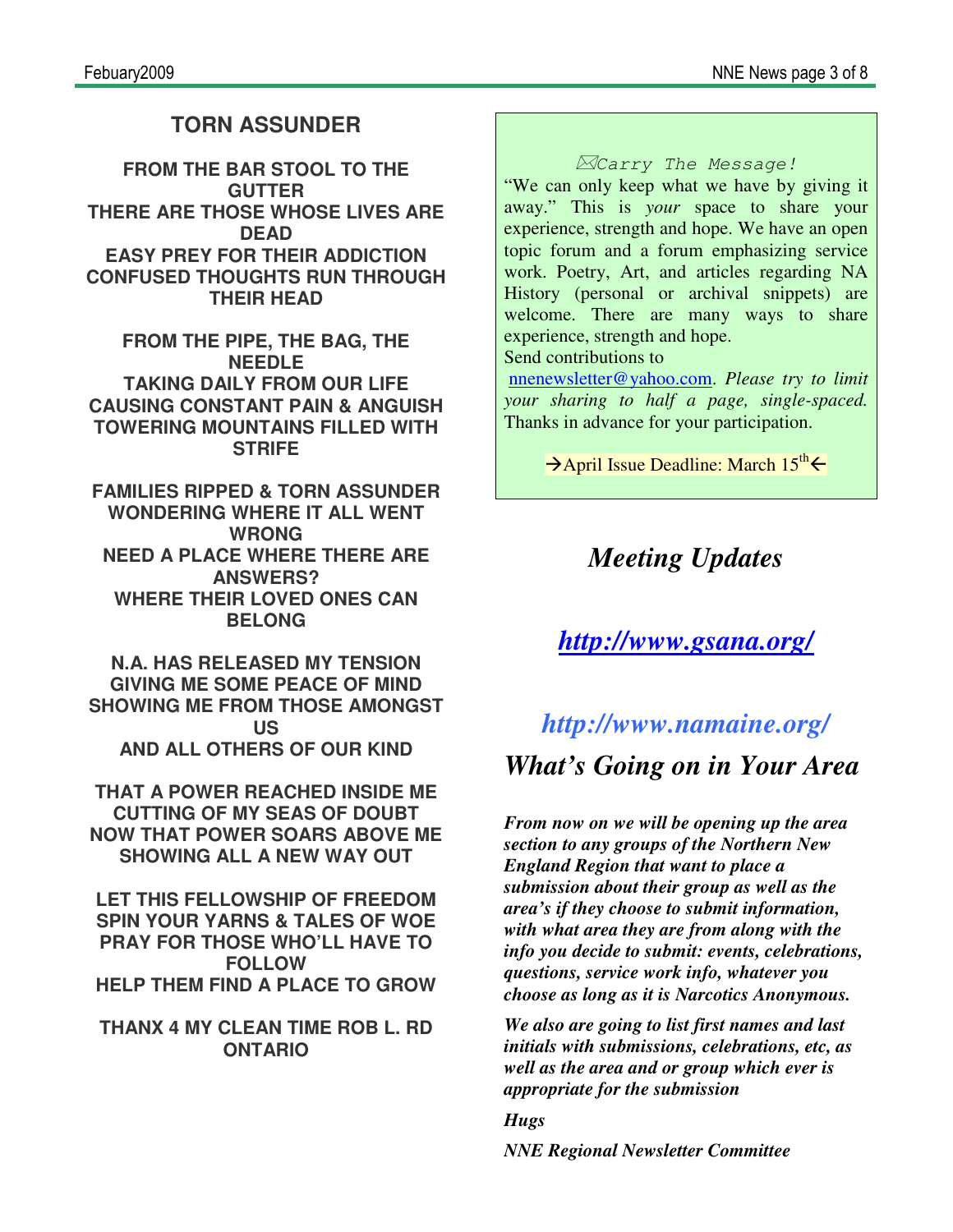Hello Family,

We will be having a very short ADHOC meeting this coming Sunday at 5:30, just before AREA service in the community conference room. Should the room be unavailable we will meet in the lobby on the first floor of the hospital.

Here's what we have currently:

Committee:Chair: My Bald self Acting Secretary: Myself (although I'm hoping someone will be willing to step into this role. Erica Maybe?) Registration/ treasury: Harry D Food Chairperson: Lee T. -Willing to help with the food production Rodney S. Tom B. And others that have volunteered, but are not yet named. Children's activities: Cassandra **Erica** 

This Sunday we will be meeting to look at and hopefully agree on flyers which we can hopefully have available for you to take back to your groups.

We Have the tentative dates for three fundraisers to support the campout. They are

### **Seacoast Bowling** (again all tentative) on **March 21st (1st day of Spring) 1-3 pm DOVER BOWL**

Jaron will be following up on this hopefully this week. Wish him a speedy recovery.

**Chicken/Pasta dinner, auction April 18th**, 1st Church congregational in Rochester. I will follow up and let you know/ **May 23rd- Sponsorship celebration** 

**breakfast 3 hours.** Place to be determined. Harry is following up as is Rodney.

We are also discussing an AM "Just for Today" meeting on Saturday, A Dinner Speaker on Saturday, a Spiritual breakfast on Sunday morning at the campground. We also held an impromptu Campfire meeting on Friday night campfire side last year. 60 people attended and it went for a long time. We'll try that again. Also Justin D mentioned that he would like to hold an informal H&I orientation, which we will schedule.

I will offer sunrise Tai-Chi and meditation class Saturday and Sunday mornings.

We appreciate your support in making this the best campout we can, and if you have ideas, something you'd like to share, a skill or class you'd like to make available, a workshop you'd like to run, or see run, ideas on icebreakers, anything...it's your camp out. Please let me know via email,

As always, How Dare I not be grateful. ILS

David

### CONTEMPLATIONS

I CAN WRITE A POEM OF LOVE, AND YES A POEM OF HATE I CAN WRITE A POEM THAT'S NEW, AND ALSO ONE THAT'S LATE I CAN WRITE ON ANYTHING, THAT MOVES THE HUMAN SOUL I WILL WRITE TO LET YOU KNOW, DISEASE HAS TAKEN IT'S TOLL

I STRUGGLE WITH THE SIMPLE THINGS, NEWCOMERS GETS SO WELL I STRUGGLE WITH THINGS THAT, ENCHANT ME NEATH IT'S SPELL ADDICTION HAS TAKEN A NEW LOOK, INSIDIOUS AT ITS BEST IT REALLY HAS ME IN A CORNER, AND PUTS ME TO THE TEST

THE TEST IF I LACK COURAGE, THE TEST IF I CAN SEE THAT I AM NOT AS FAR AWAY, FROM YOU AS YOU ARE ME A RIDDLE OR ENIGMIC CHANT, AND DO YOU REALLY CARE IF MY RECOVERY HAS GROWN LAZY, & I'VE FORGOT TO SHARE

I SEE THOSE WHO TAKE FOR GRANTED, WHAT WAS SO FREELY GIVEN I USED TO HAVE A LIFE OF PURPOSE, THAT WAS NOT EGO DRIVEN I WANT IT BACK IT'S NOT TOO LATE, THERE STILL CAN BE A SPARK TO FREE ME FROM THE WRECKAGE THAT, HAS LEFT ME IN THE DARK

IT'S NOT ALL GLOOM AND DOOM MY FRIENDS, I HAVE NOT TOUCHED A DROP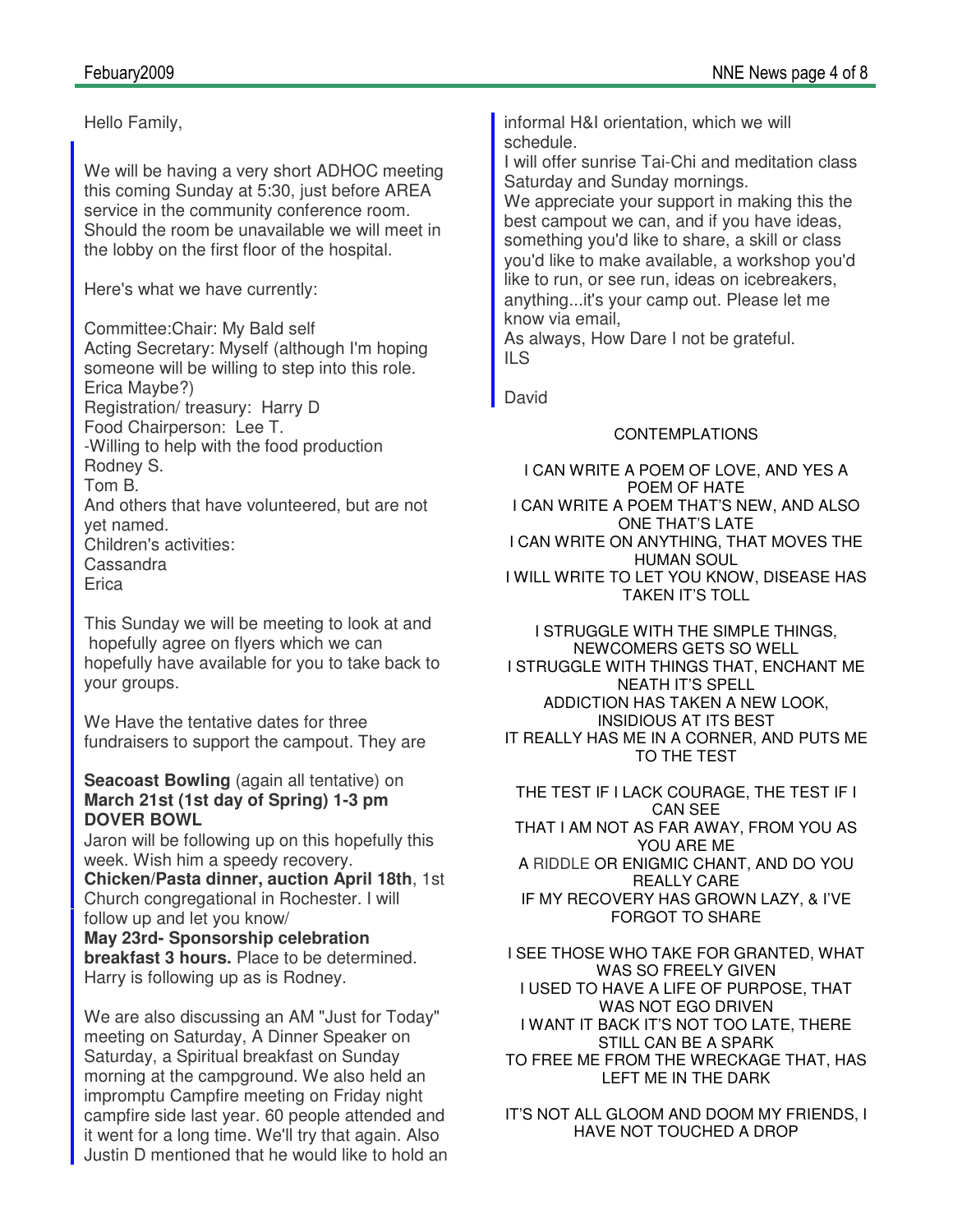NOR HAVE I STUCK A PIPE OR NEEDLE, OR ANY OTHER PROP INTO MY MOUTH MY HAND MY VEIN, OR ANY OTHER PLACE THAT WOULD HAVE ME FALLING SO FAR, YES SO SO FAR FROM GRACE

IT'S NOT ABOUT USING ANYMORE, AND IT'S NOT ABOUT USING LESS IT'S ABOUT LOSING WHAT ONCE I HAD, WHERE I WAS TRULY BLESSED IT'S ABOUT YOU IT'S ABOUT ME, IT'S ABOUT ALL WE SHARE IT'S ABOUT HOW WE SOMETIMES FEEL, WHEN WE NO LONGER CARE

DON'T LET THE ONES WHO FALL AWAY, FORGET WHERE THEY ONCE WERE REMIND THEM THAT THEIR NEEDED NOW, WE STILL DON'T HAVE A CURE A CARDINAL SIN TO END A POEM, WITH DUPLICATING RYHMES BUT THESE AREN'T JUST ORDINARY, CHANGINGS OF THE TIMES

I HOPE YOU READ THIS FOR YOUR PART, AND NOT FOR PITY ME CAUSE I AM ONLY REFLECTIVE, OF THE PLACE WE ALL MIGHT BE HUG THE NEW AND OLD ALIKE, TO SHOW THEY HAVE THEIR PLACE THEN ADDICTS FROM FAR AND WIDE, WILL TRULY WIN THIS RACE

#### ANONYMOUS

### **The Season of Humility**

Here we are again with the cold weather, and the forever surreal revolving doors of NA recovery. How my heart goes out to those who chose to continue their research and development (R&D) back out there using. This time of year meeting attendance seems to go up a little as people realize they are addicts and they need to be at meetings. Just in the past month, I have had a number of former NA members (and former sponsees) return to the rooms. As always, I pray that they stay this time, for good, and do not return to living the lie.

I am truly grateful for the freedom from active addiction and the liberty that comes from surrendering to this disease. In living this new

way of life, and giving back what has been freely been given to me, I continue in the growth process of selflessness. Our literature tells us that self centeredness is at the core of our disease. In reality, it is the pinnacle of all humankind shortcomings – the ugliest of them all, and is the one that pulls us further away from the God of our understanding. Practicing humility on a continual basis is the most effective way for me to achieve this goal. Give of your time and talents – to serve NA and other good causes, without expecting anything in return. Do something nice for someone and don't tell anyone else you did so. Try that a few times and experience the freedom and make it a part of your arsenal of tools to use when combating the disease of addiction. I need to emphasize that serving NA first before other good causes is paramount. Why? Because, as our literature states, none of us came to NA brimming with love, acceptance, and among other things, honed personal skills. We need to fine tune those before we go out in the world and serve as humanitarians. For me, that process has taken many years, and it's continuing to evolve. Step work and NA service work has been the primary contributor to that success. Hopefully your path will be similar. I often hear NA members share that the world we live in would be so much better if *everyone* practices the 12 steps and 12 traditions in their lives. I completely concur, but I also know that reality tells us that NA is a program for those who want it, not for those who need it. How best to make what we do known to all – walk the walk in your life. Practice the principles in everything you do. Look for new ways to be open minded in order to learn. In doing so, your higher power will shower you with personal growth. Often that growth will go unbeknownst to you for some time, and will be revealed when it needs to be. Always in Gods time, not ours. Be safe this season, and enjoy the company of those whom you love and whom love you.

Addict M from NH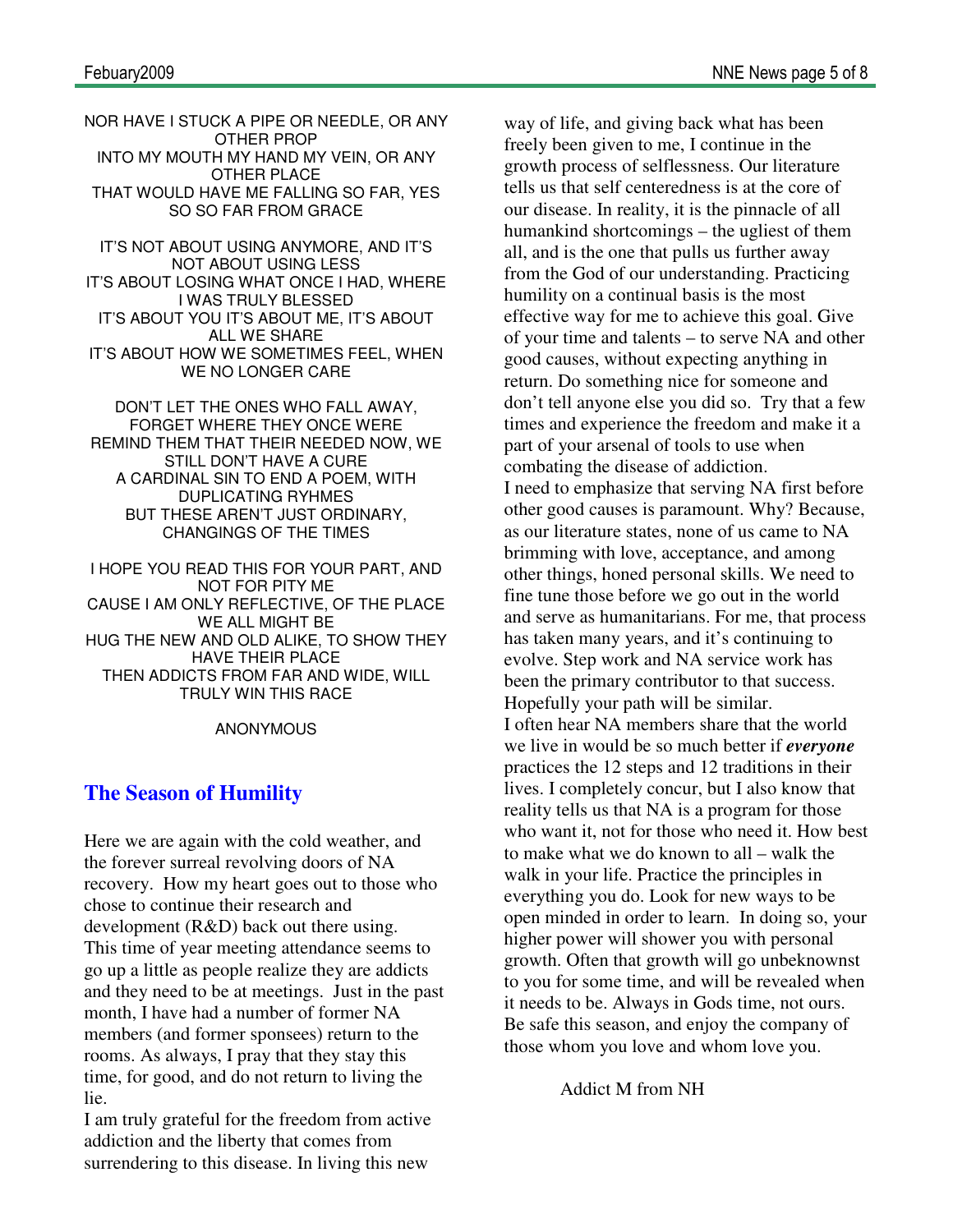### Growing Up in Recovery

I came to Narcotics Anonymous because I had a drug problem. Shocker! You all in the fellowship of NA gave me some simple suggestions. You told me, " **Keep Coming Back**" and "**Get phone numbers and use them**." People even passed around phone lists for me. You told me "**Get a sponsor** and use him. Get a **home group, make 90 meetings in 90 days, get involved in service**."

 These things were a handful. I just wanted the pain to stop.The best I could do was get my nerve up and ask someone to sponsor me. I would call him, and he would tell me what to do. Can you believe his nerve? "What do you mean call 5 people every day from the phone list?" Say "I'm an addict and I don't know what to say?" Fine. So I did. Read "We do Recover in the Basic text." I did that too.

 I can honestly say that I have never, ever met a stupid addict. Some who've done some stupid things? Sure. But stupid, no. Part of growing up is knowing that there's a difference between not knowing how to do something, and being unwilling to learn.

 Here's the real hit for this addict. I don't like to follow directions. I like the adrenaline of kicking, screaming, struggling, and throwing a fit. Growing up in recovery means I have to follow directions. I don't like spinach. Cook some up with butter, garlic and put it in front of me and I'll just about puke. I like muscles, iron, and the benefits of what eating spinach provides, but I can't stand the stuff. I want the results without doing the work. I can't tell you how many pieces of furniture that comes in the box and you put it together yourself I've bought. I always made fun of the people who wrote the directions, and was convinced that that I didn't need the manual. I knew I was smart enough to make it. Funny, I thought, how I always ended up with extra pieces, and the furniture came out crooked and never lasted. One of the things step one taught me is that I suffer from self centeredness. I just want what I want, which is always right now, if not sooner. I want the

muscles from spinach, I want the furniture built. I learn, often the hard way, that if I follow directions, things tend to go better. I may end up not liking the furniture I bought, but following the directions in building it, it's solid. I still don't like spinach, but my beautiful vegetarian wife has taught me I can eat it raw, buried in dressing, and live. I hate to admit this, but you all are teaching me it's often right to tell myself "No." when I want to say "Yes". I can do what I don't want to do. My Sponsor says "How come doing wrong still feels right and doing right still feels wrong?" We can learn to survive our feelings and emotions.

 We share our experience, strength and hope in Narcotics Anonymous. People share their experience with me on a daily basis and occasionally ask me for mine. They teach me that it's O.K. to not know something, as long as I'm honest about it, open minded to suggestions and willing to try something different. Here are some of the directions I've been given that have helped me and others to stay clean all day today, and get into the process of recovery.

**Get a sponso**r. A sponsor is someone who can guide you through the process of step work, where recovery lies for the individual addict. Nothing more, nothing less. **Do step work**. **Make meetings** to be in the atmosphere of recovery. **Follow suggestions**. **Ask for help**.You might be amazed at what you are given. **Get involved in service**, which can be making coffee, setting up chairs, greeting people at the door with a hug, and much more. Learn the **difference between the Fellowship of NA, and the Program of NA**. Learn that there's a difference between the humaness and the spirit. We say "keep coming and it will get better." The "it" is not the outside, which may or may not change, but our insides. Want to grow up in recovery? Understand that this is not a selfish program! Eat spinach, use the instruction manual, and please Follow Directions! Truly, how dare we not be grateful! David S.

Seacoast Area / Small Wonders Area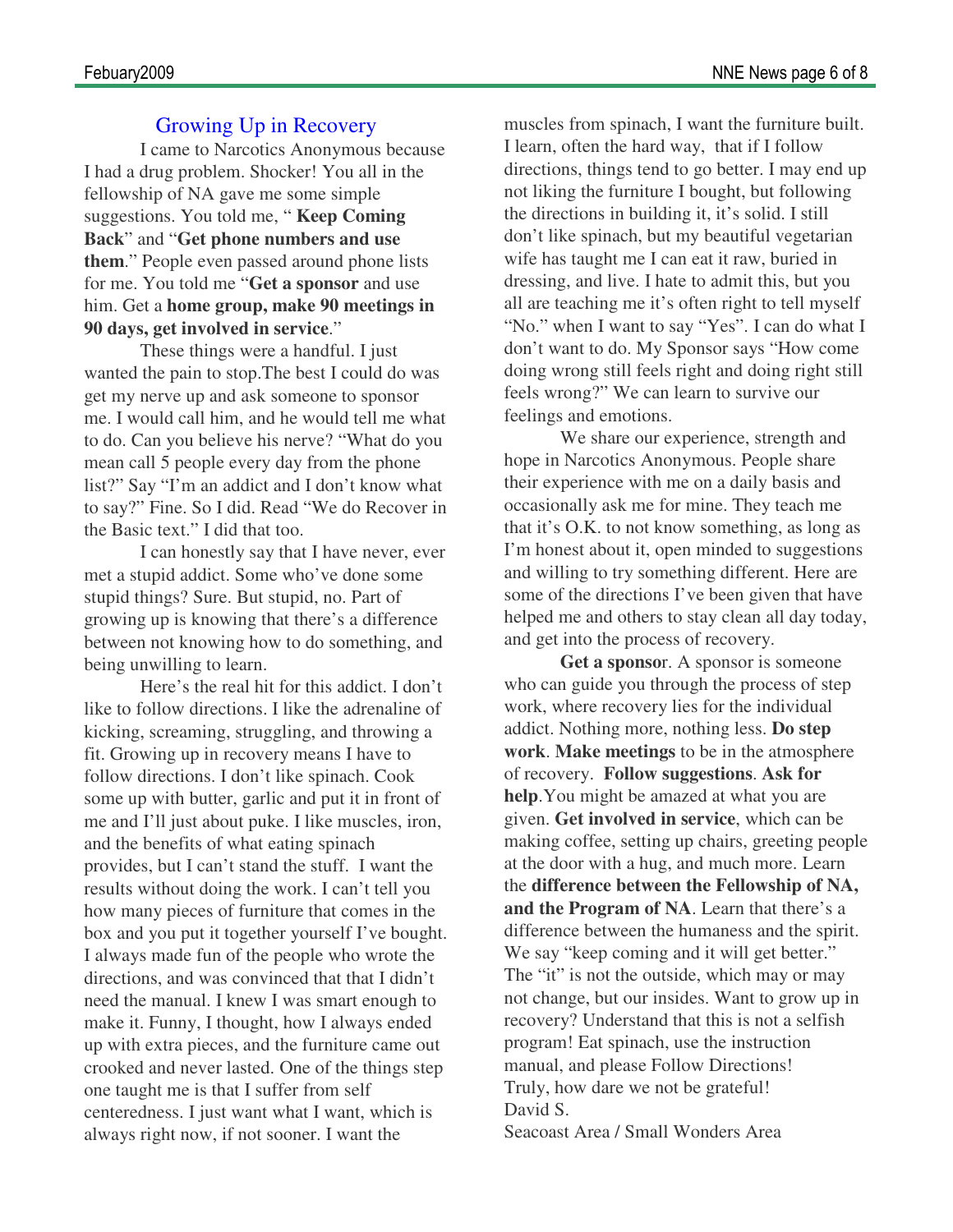| <b>Word Scramble</b>                                                                                                                                                                                                                                                                                                                                                                                                                                             |                |  |  |  |  |
|------------------------------------------------------------------------------------------------------------------------------------------------------------------------------------------------------------------------------------------------------------------------------------------------------------------------------------------------------------------------------------------------------------------------------------------------------------------|----------------|--|--|--|--|
| <b>FUN PAGE</b>                                                                                                                                                                                                                                                                                                                                                                                                                                                  |                |  |  |  |  |
| <b>UNSCRAMBLE THE WORDS BELOW:</b>                                                                                                                                                                                                                                                                                                                                                                                                                               |                |  |  |  |  |
|                                                                                                                                                                                                                                                                                                                                                                                                                                                                  |                |  |  |  |  |
|                                                                                                                                                                                                                                                                                                                                                                                                                                                                  |                |  |  |  |  |
| $3. NLIDAE$ <sub>________________________</sub> ,                                                                                                                                                                                                                                                                                                                                                                                                                | 4. FELHSWLOPI  |  |  |  |  |
|                                                                                                                                                                                                                                                                                                                                                                                                                                                                  |                |  |  |  |  |
|                                                                                                                                                                                                                                                                                                                                                                                                                                                                  |                |  |  |  |  |
|                                                                                                                                                                                                                                                                                                                                                                                                                                                                  |                |  |  |  |  |
|                                                                                                                                                                                                                                                                                                                                                                                                                                                                  | 12. ATCECPENAC |  |  |  |  |
| $13. EGNAR \begin{tabular}{ll} \multicolumn{2}{c} {\textbf{13.}} & \multicolumn{2}{c} {\textbf{13.}} & \multicolumn{2}{c} {\textbf{13.}} \\ \multicolumn{2}{c} {\textbf{13.}} & \multicolumn{2}{c} {\textbf{13.}} & \multicolumn{2}{c} {\textbf{13.}} \\ \multicolumn{2}{c} {\textbf{13.}} & \multicolumn{2}{c} {\textbf{13.}} & \multicolumn{2}{c} {\textbf{13.}} \\ \multicolumn{2}{c} {\textbf{13.}} & \multicolumn{2}{c} {\textbf{13.}} & \multicolumn{2}{c$ |                |  |  |  |  |
|                                                                                                                                                                                                                                                                                                                                                                                                                                                                  |                |  |  |  |  |
|                                                                                                                                                                                                                                                                                                                                                                                                                                                                  |                |  |  |  |  |
|                                                                                                                                                                                                                                                                                                                                                                                                                                                                  |                |  |  |  |  |
|                                                                                                                                                                                                                                                                                                                                                                                                                                                                  |                |  |  |  |  |
|                                                                                                                                                                                                                                                                                                                                                                                                                                                                  |                |  |  |  |  |
|                                                                                                                                                                                                                                                                                                                                                                                                                                                                  |                |  |  |  |  |
|                                                                                                                                                                                                                                                                                                                                                                                                                                                                  |                |  |  |  |  |
|                                                                                                                                                                                                                                                                                                                                                                                                                                                                  |                |  |  |  |  |
|                                                                                                                                                                                                                                                                                                                                                                                                                                                                  |                |  |  |  |  |
| 33. NSOPRSO                                                                                                                                                                                                                                                                                                                                                                                                                                                      |                |  |  |  |  |
|                                                                                                                                                                                                                                                                                                                                                                                                                                                                  |                |  |  |  |  |